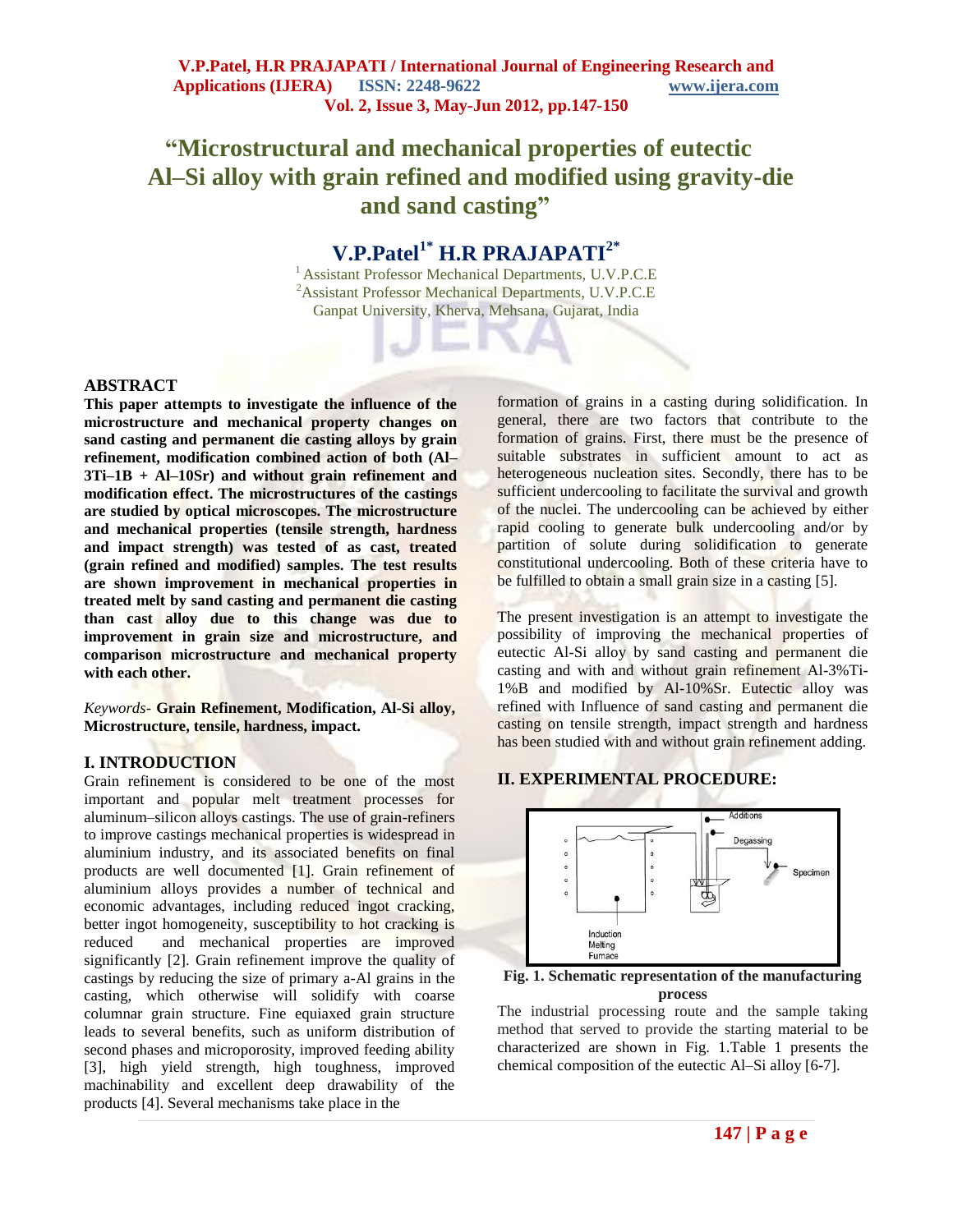#### **V.P.Patel, H.R PRAJAPATI / International Journal of Engineering Research and Applications (IJERA) ISSN: 2248-9622 www.ijera.com Vol. 2, Issue 3, May-Jun 2012, pp.147-150**

| <b>Materi</b><br>al   | Si   | Mn   | Cu   | Al        | Mg        |
|-----------------------|------|------|------|-----------|-----------|
| $AI-$<br><b>Alloy</b> | 11.8 | 0.09 | 1.15 | 83.9<br>5 | 0.66      |
|                       |      |      |      |           |           |
| <b>Materi</b><br>al   | Sn   | Pb   | Fe   | Zn        | <b>Ti</b> |

**Table 1** the Chemical Composition of Cast Alloy

The master alloy shown in table 1. was melted in graphite crucible in induction melting furnace under cover flux GR 6512 and the melt was held at 800°C, then melt was degassed with 1% hexachloroethane tablet and molten metal was stirred with argon gas .After fluxing and proper degassing, 1% Al-3Ti-1B wrapped in aluminum foil, was added to the molten alloy with stirring of the melt at 800°C.This was followed (after 10 minute of addition of grain refiner ) by addition of 1% of strontium in the form of Al-10%Sr master alloy to the melt. After the holding for 10 minute, dross was removed and subsequently molten alloy was poured in sand and gravity-die casting.

Sample required for various tests were carried out from following condition, shown in Table 2.

#### **Table 2. Specimen condition**

| Casting             | <b>Specimen</b> |              |  |
|---------------------|-----------------|--------------|--|
| <b>Sand casting</b> | Without grain   | With grain   |  |
|                     | refinement      | refinement   |  |
|                     | and modifier    | and modifier |  |
| <b>Permanent</b>    | Without grain   | With grain   |  |
| die casting         | refinement      | refinement   |  |
|                     | and modifier    | and modifier |  |

Studies were cut from castings. Specimen were polished and prepared by standard metallographic procedure.

### **III. RESULTS & DISCUSSION**

#### **1. Microstructural study**

Fig. (2-5) show photomicrographs of eutectic alloy. It is observed that the addition of 1% of Al-3Ti-1B master alloy grain refiner to eutectic alloy significantly refine coarse αaluminum dendrites to fine equiaxed  $\alpha$ -aluminum dendrites. Modification refines the primary and eutectic silicon crystals and changes the morphology of these crystals. The change in microstructure from coarse columnar grain structure to fine equiaxed grain structure and coarse dendritic structure to fine dendritic structure in case of Al–11.8Si alloys and with change in plate like eutectic Si to fine particles resulted in high mechanical properties of Al–Si alloys.



**Fig 2**. Without (Grainrefinement+Modifier) using gravity die casting



**Fig 3**. With (Grain refinement +Modifier) using gravity die casting



**Fig 4**. Without (Grainrefinement+Modifier) using sand casting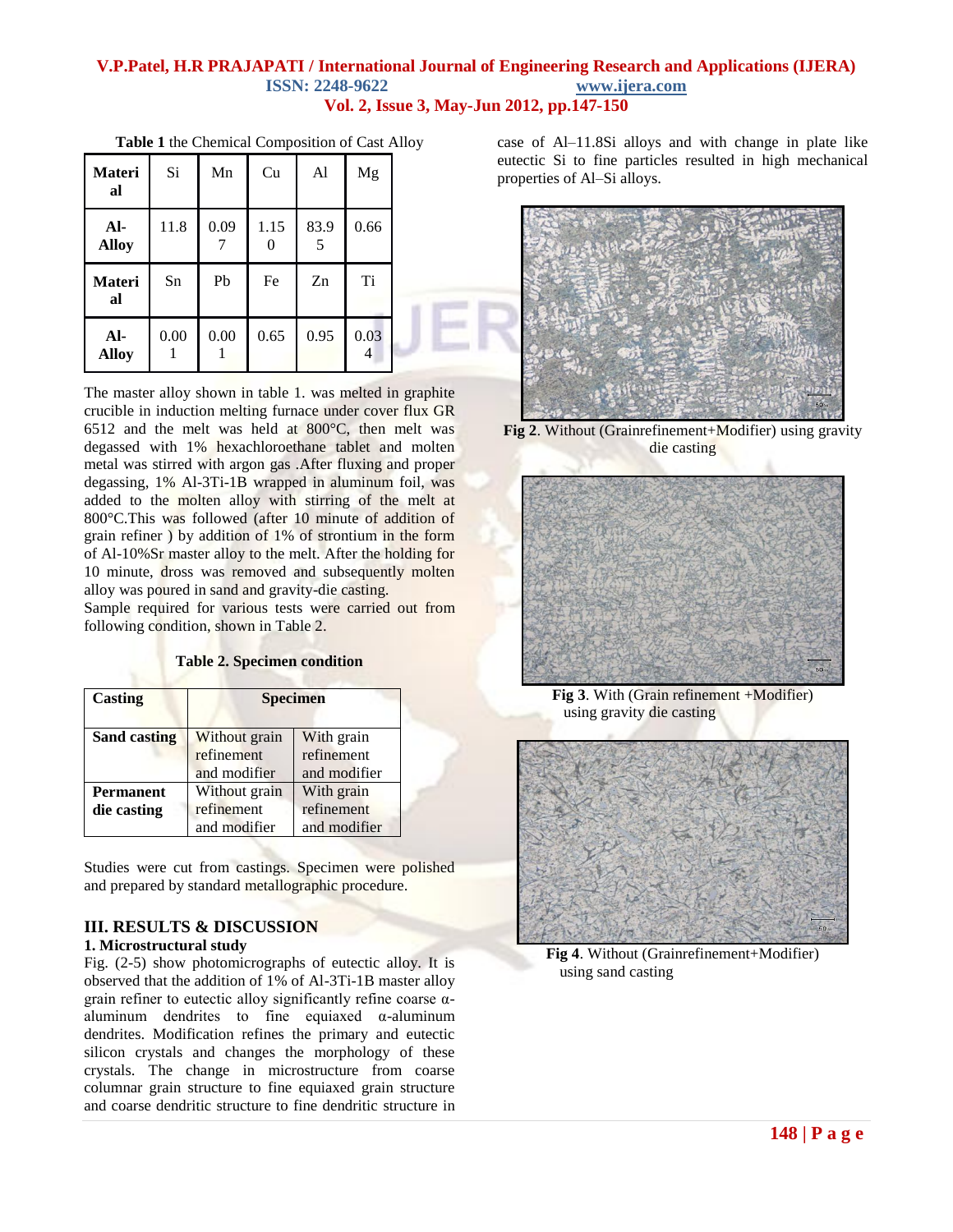# **V.P.Patel, H.R PRAJAPATI / International Journal of Engineering Research and Applications (IJERA) ISSN: 2248-9622 www.ijera.com**

**Vol. 2, Issue 3, May-Jun 2012, pp.147-150**



**Fig 5**. With (Grain refinement+Modifier) using sand casting

# **2. Mechanical properties**

.

Fig.6 shows the graph of Hardness Vs Cast condition for sand casting and permanent die casting



**Fig. 6 Hardness Vs Casting Condition**

Fig.7 shows the graph of Ultimate Tensile Strength Vs Casting condition for sand casting and permanent die casting.



**Fig.7 Ultimate tensile strength Vs Casting Condition**

Fig.8 shows the graph of Impact strength Vs Casting condition for sand casting and permanent die casting.



**Fig.8 Impact Vs Casting Condition**

#### **Case I: Sand and permanent die castings of eutectic Al-Si alloy (without grain refinement and modification).**

In case of sand casting obtain value hardness 70 VPN, Ultimate tensile strength  $\frac{49}{(N/mm^2)}$  and Impact strength 0.5 joule. In permanent die casting hardness is 90 VPN, Ultimate tensile strength  $151$  (N/mm<sup>2</sup>) and Impact strength 1 joule. With reference to Fig. 2 and 4 microstructure shows a coarse columnar  $\alpha$ -Al dendritic structure and unmodified needle/ plate like eutectic silicon.

#### **Case II: Sand and permanent die castings of eutectic Al-Si alloy (with grain refinement and modification).**

Increase hardness is 70 to106 VPN (51%), Ultimate tensile strength 49 to 107 ( $N/mm^2$ ) (118%) and Impact strength 0.5 to 1 (100%) joule in sand casting and in case of permanent die casting hardness is 90 to 110 VPN (22%), Ultimate tensile strength 151 to 211  $(N/mm<sup>2</sup>)$  (40%) and Impact strength 1 to 1.5 joule (50%) as compare to case 1. Here increase in mechanical properties, due to addition of grain refinement and modification. Fig.2 shows a coarse columnar α-Al dendritic structure and unmodified needle/ plate like eutectic silicon in case of without grain refinement, modification. After addition Sr as a modifier it reduces in interfacial tension, increases the contact angle between aluminium-silicon, allowing the aluminum to envelop and arrest the growth of silicon crystal and refinement with  $(Al-Ti-B)$  which form  $AlB_2$ /  $TiB_2$ intermetallic compound throughout the mass of molten metal, these nuclei or seeds, which acts as heterogeneous nucleating sites during solidification and convert coarse columnar aluminium dendrites to fine and more distributed α- Al dendrites as shown in Fig.3 and 5.

# **IV. CONCLUSIONS:**

1) In both casting method sand and permanent, Addition grain refinement, modification combined action of both  $(AI-3Ti-1B + Al-10Sr)$  to eutectic alloy